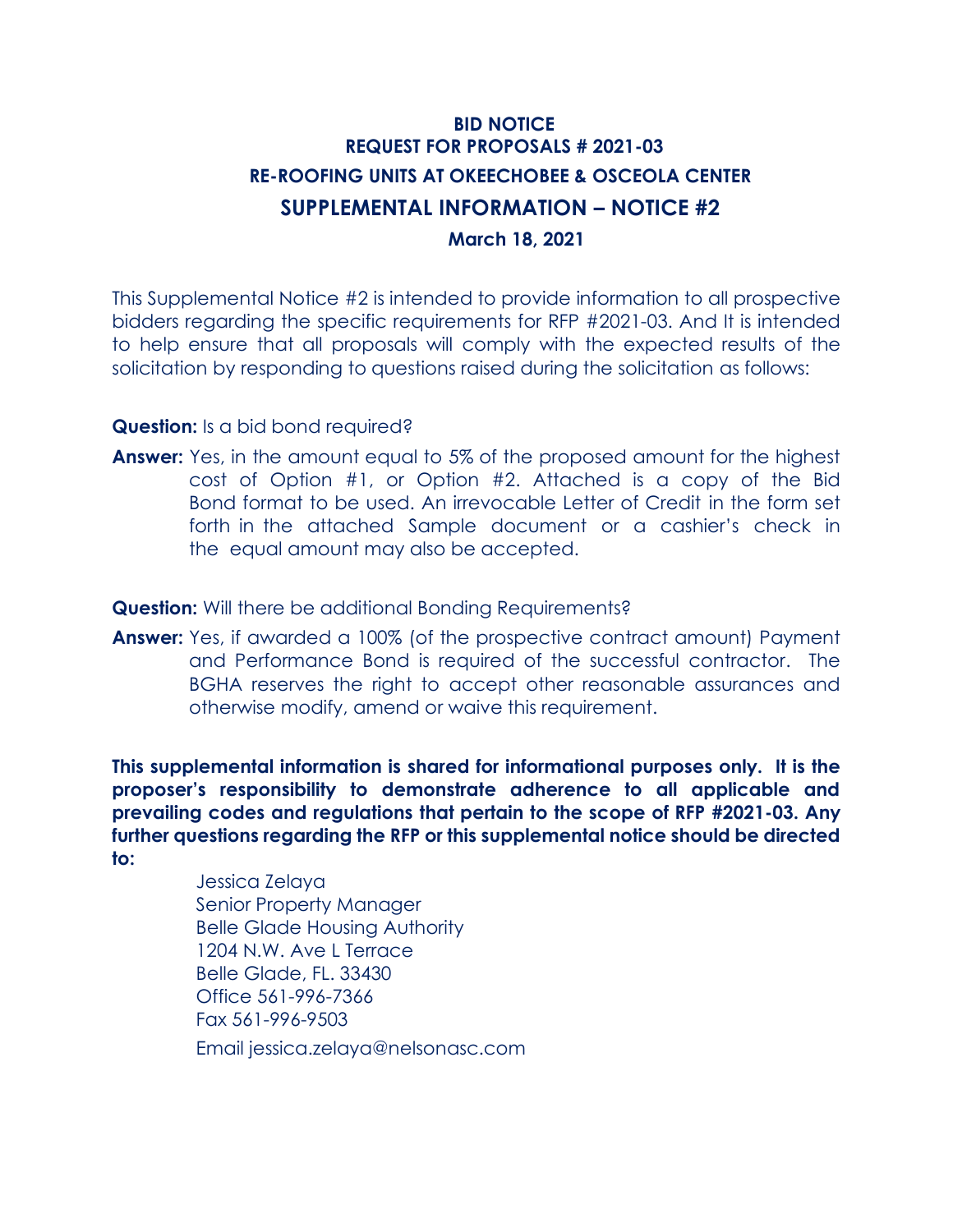## **BID BOND**

*1. KNOW ALL PERSONS that we,*

*,* 

*as Principal, and*

*as Surety, are held and firmly bound unto Belle Glade Housing Authority C/O Nelson and Associates, Inc*

*(hereafter called the "Owner") in the penal sum of ten percent (5%) of the amount of the bid referred to in paragraph 2 below, but not to*

*exceed dollars (\$ 25,000.00), ashereinafter set forth and for the payment of which sum well and truly to be made, we bind ourselves, our executors, administrators, successors and assigns, jointly and severally, by these presents;*

*2. WHEREAS, the Principal has submitted a bid to the Owner for the construction of the Multi-family Housing*

*Re-Roofing Project known as Re-Roofing units at Okeechobee and Osceola Center RFP #2021-03.*

- *3. NOW, THEREFORE, the condition of this obligation is such that if the Owner shall accept the bid of the Principal, and*
	- a. the Principal shall execute such contract documents, if any, as may be required by the terms of the bid and *give such Contractor's Bond or Bonds for the performance of the contract and for the prompt payment of labor and material furnished for the project as may be specified in the bid, or*
	- *b. in the event of the failure of the Principal to execute such contract documents, if any, and give such Contractor's Bond or Bonds, if the Principal shall pay to the Owner the difference, not to exceed the penal sum hereof, between the amount specified in the bid and such larger amount for which the Owner may in good faith contract with another party to construct the project, then this obligation shall be void, otherwise to remain in full force and effect.*

*IN WITNESS WHEREOF, the undersigned have caused this instrument to be executed and their respective corporate seals to be affixed and attested by their duly authorized representatives this*

|           | $day of$ 20 |           |       |
|-----------|-------------|-----------|-------|
|           |             | Principle | (Sed) |
| ATTEST:   | By          |           |       |
| Secretary |             | Title     |       |
|           |             | Surety    | (Sed) |
| ATTEST:   |             |           |       |
| Secretary |             | Title     |       |